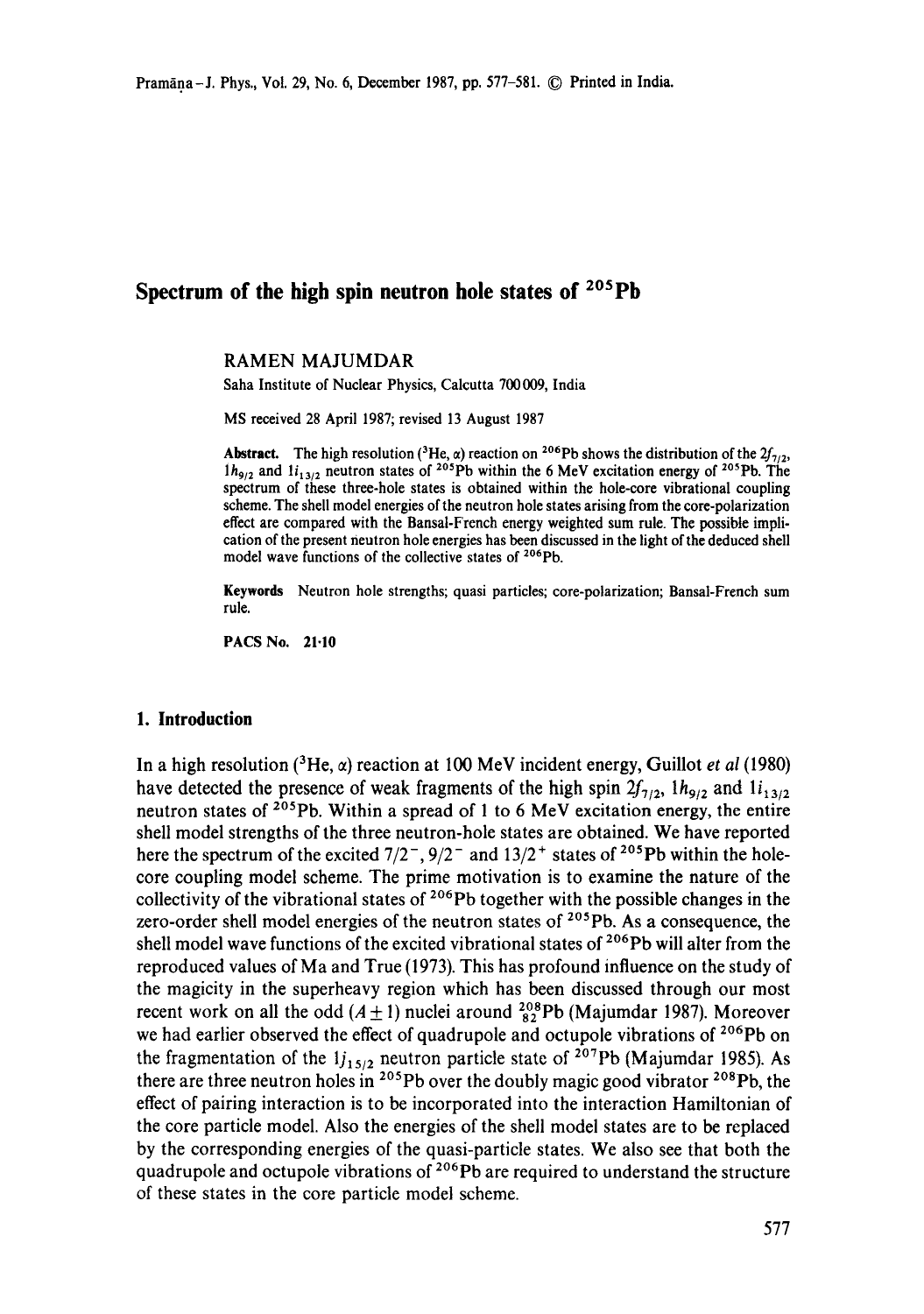#### **2. Results**

The model in the present work has been taken from our recent work on  $207Pb$ (Majumdar 1985). The Hamiltonian of the physical system can be stated as,

$$
H = H_{\rm vib} + H_n + H_{\rm int},\tag{1}
$$

where  $\langle H_{\text{vib}} \rangle$  is the vibrational energy of the <sup>206</sup>Pb core.  $\langle H_{n} \rangle$  is the energy of the neutron hole states in the average shell model potential and  $H_{int}$  represents the holecore interaction Hamiltonian,

$$
H_{\rm int} = -K(r)\sum_{\lambda\mu} \alpha_{\lambda\mu} Y_{\lambda\mu}(\theta, \phi). \tag{2}
$$

Here  $K(r)$  is associated with the radial part of the potential in which the extra nucleon moves.

To evaluate the eigenvalues and eigenvectors for the Hamiltonian (1) we write the wavefunction for J spin state, with its projection M along the Z-axis, at an energy  $E^{(\alpha)}$ as

$$
\psi_J = |E^{(\alpha)}; JM \rangle = \sum_{Rij} a_{Rij}^{(\alpha)} | \{ (N_2 R_2, N_3 R_3) R; (n l_2^{\perp}) j_M^{J,\pi} \rangle
$$
 (3)

where *j* is the angular momentum of the shell model hole state,  $R_2$  and  $R_3$  are the phonon angular momenta for the quadrupole phonon number  $N_2$  and octupole phonon number  $N_3$ , R is the coupled angular momentum of  $R_2$  and  $R_3$ . In (3)  $J = R + j$ . Expanding  $\alpha_{\lambda\mu}$  in terms of the creation and annihilation operators  $b^*_{\lambda\mu}$  and  $b_{\lambda u}$  we can write the expression for the matrix elements of  $H_{int}$  as

$$
\langle N_{2}R_{2}, N_{3}R_{3}; R, j; J | H_{int} | N'_{2}R'_{2}, N'_{3}R'_{3}; R', j'; J \rangle
$$
  
\n
$$
= \sum_{\lambda} X_{\lambda} \hbar \omega_{\lambda} (-1)^{R+j'-J} [2(2R+1)(2j+1)(2R'+1)(2R_{\lambda}+1)]^{1/2}
$$
  
\n
$$
W(R'Rj'j; \lambda J) \left(\frac{j}{\frac{1}{2}} - \frac{\lambda}{0} - \frac{j'}{2}\right) [\delta_{\lambda,2} W(R'RR'_{\lambda}R_{\lambda}; \lambda R'_{3})
$$
  
\n
$$
(-1)^{R'_{\lambda}-R-R'_{3}-\lambda} + \delta_{\lambda,3} W(R'RR'_{\lambda}R_{\lambda}; \lambda R'_{2})(-1)^{R'+R_{\lambda}-R'_{2}-\lambda}].
$$
  
\n
$$
\delta_{N_{n}N'_{n}} \delta_{R_{n}R'_{n}} [\delta_{N_{\lambda}, N_{\lambda}+1} \langle N_{\lambda}R_{\lambda} || b_{\lambda}^{*} || N'_{\lambda}R'_{\lambda} \rangle
$$
  
\n
$$
+ \delta_{N'_{\lambda}, N_{\lambda}+1} (-1)^{R_{\lambda}-R'_{\lambda}} \langle N'_{\lambda}R'_{\lambda} || b_{\lambda}^{*} || N_{\lambda}R_{\lambda} \rangle ] (U_{j}U'_{j}-V_{j}V'_{j}). \tag{4}
$$

Here  $X_{\lambda} = \left[ \frac{(2\lambda + 1)}{4\pi \hbar \omega_{\lambda} C_{\lambda}} \right]^{1/2} \frac{\langle k(\gamma) \rangle}{2}$  (Van den Berghe and Heyde 1971)

 $\hbar \omega_{\lambda}$  is the energy of the phonon state for the  $\lambda$ -mode vibration of the collective <sup>208</sup>Pb core. W is the Racah's coefficient and  $U_j$  and  $V_j$  are the non-occupation and occupation probabilities of the j-state. The subscripts in  $N_n$  and  $R_n$  assume the value 2 when  $\lambda = 3$  and vice versa. The diagonal matrix elements of H (equation 1) are the sum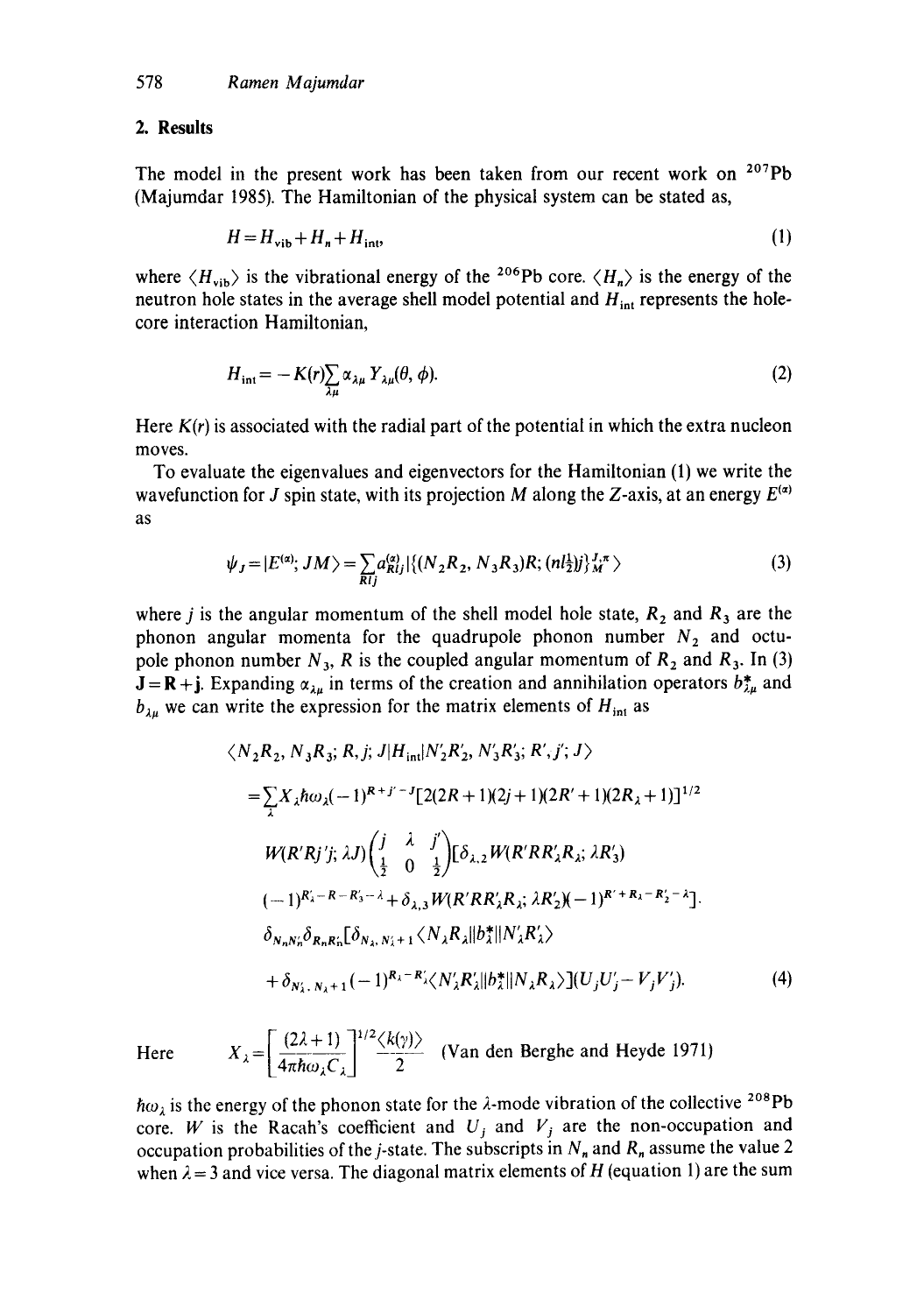of the quasiparticle energy  $E_j$  and the energy of the core  $E_c$  which is given by

$$
E_c = N_2 \hbar \omega_2 + N_3 \hbar \omega_3. \tag{5}
$$

The quasiparticle energies  $E_j$  are calculated from the single particle energies  $\varepsilon_j$  using the relation

$$
E_j = [(\varepsilon_j - \lambda)^2 + \Delta_n^2]^{1/2},\tag{6}
$$

where  $\Delta_n$  is a measure of the pairing gap and is also estimated from the neutron separation energies (Wapstra and Andi 1985). The value of  $\Delta_n$  is 0.890 MeV.  $\lambda$  is the Fermi energy (7"409 MeV) and is calculated from the neutron separation energies of <sup>205</sup>Pb and <sup>206</sup>Pb (Maxhaux and Sartor 1985). In the present case, we have taken  $\lambda =$  ground state  $\varepsilon_{2f_5/2}$  (Straume and Burke 1977). The value of  $V_j^2$  is calculated by the relation

$$
V_j^2 = \frac{1}{2} \left[ 1 - \frac{(\varepsilon_j - \lambda)}{E_j} \right].
$$
 (7)

From the diagonalization of the Hamiltonian matrices for the  $J^* = 7/2^-$ ,  $9/2^-$  and  $13/2^+$  states, the  $a_{0i}^2$ , the squared amplitude of the zero-phonon coupled state is obtained. This is weighted with  $V_j^2$ , the occupation probability of the j-shell model state and the corresponding values are compared with the experimental spectroscopic factors. The  $5/2^-$ ,  $7/2^-$ ,  $9/2^-$  and  $13/2^+$  spin states are set up by coupling  $3p_{1/2}$ ,  $3p_{3/2}$ ,  $2f_{5/2}$ ,  $2f_{7/2}$ ,  $1h_{9/2}$ ,  $1h_{11/2}$  and  $1i_{13/2}$  states with the quadrupole one, two, three and octupole one phonon states of <sup>206</sup>Pb. Both the  $2<sub>1</sub><sup>+</sup>$  and  $3<sub>1</sub><sup>-</sup>$  states of <sup>206</sup>Pb possess a good degree of collectivity as the  $B(E2, 2^+_1 \rightarrow 0^+ )$  and  $B(E3, 3^-_1 \rightarrow 0^+ )$  values are 6.2 WU (Stein *et al* 1968) and 14.2 WU (AIster 1967) respectively. WU stands for the Weisskopf single particle unit. Also the <sup>206</sup>Pb is a good vibrator as the wavefunction of the  $2^{+}_{1}$ states  $^{206}Pb$  from Ma and True (1973) is

$$
\psi_{2f}(^{206}Pb) = 0.708|p_{1/2}^{-1}f_{5/2}^{-1}\rangle - 0.539|p_{1/2}^{-1}p_{3/2}^{-1}\rangle + 0.269|f_{5/2}^{-2}\rangle - 0.168|f_{3/2}^{-1}p_{3/2}^{-1}\rangle + 0.205|p_{3/2}^{-2}\rangle + 0.197|p_{3/2}^{-1}f_{7/2}^{-1}\rangle
$$
(8)

which contains a large amount of configuration mixed states.

First of all, the energies  $\varepsilon_i$  of the shell model neutron states are taken from the energies of the experimental excited states having more than 50% of the single hole strengths (Lanford 1975; Guillot *et al* 1980).  $\varepsilon_j$  is then converted to  $E_j$ . The quasiparticle energies of all the neutron states except that of the  $2f_{7/2}$ ,  $1h_{9/2}$  and  $1i_{13/2}$  states are kept fixed at the adopted values. The energies  $E_j$  of these three states and the coupling parameters  $X_2$  and  $X_3$  are optimized around their input values to locate the main experimental fragments of the  $5/2^-$  (ground state),  $7/2^-$  (1.762 MeV),  $9/2^ (2.695 \text{ MeV})$  and  $13/2^+$   $(1.011 \text{ MeV})$  states (Guillot *et al* 1980). The results are displayed in table 1. All the fragmented hole states of  $7/2^-$ ,  $9/2^-$  and  $13/2^+$  below 3 MeV excitation energy have been located. The weak fragments arise from the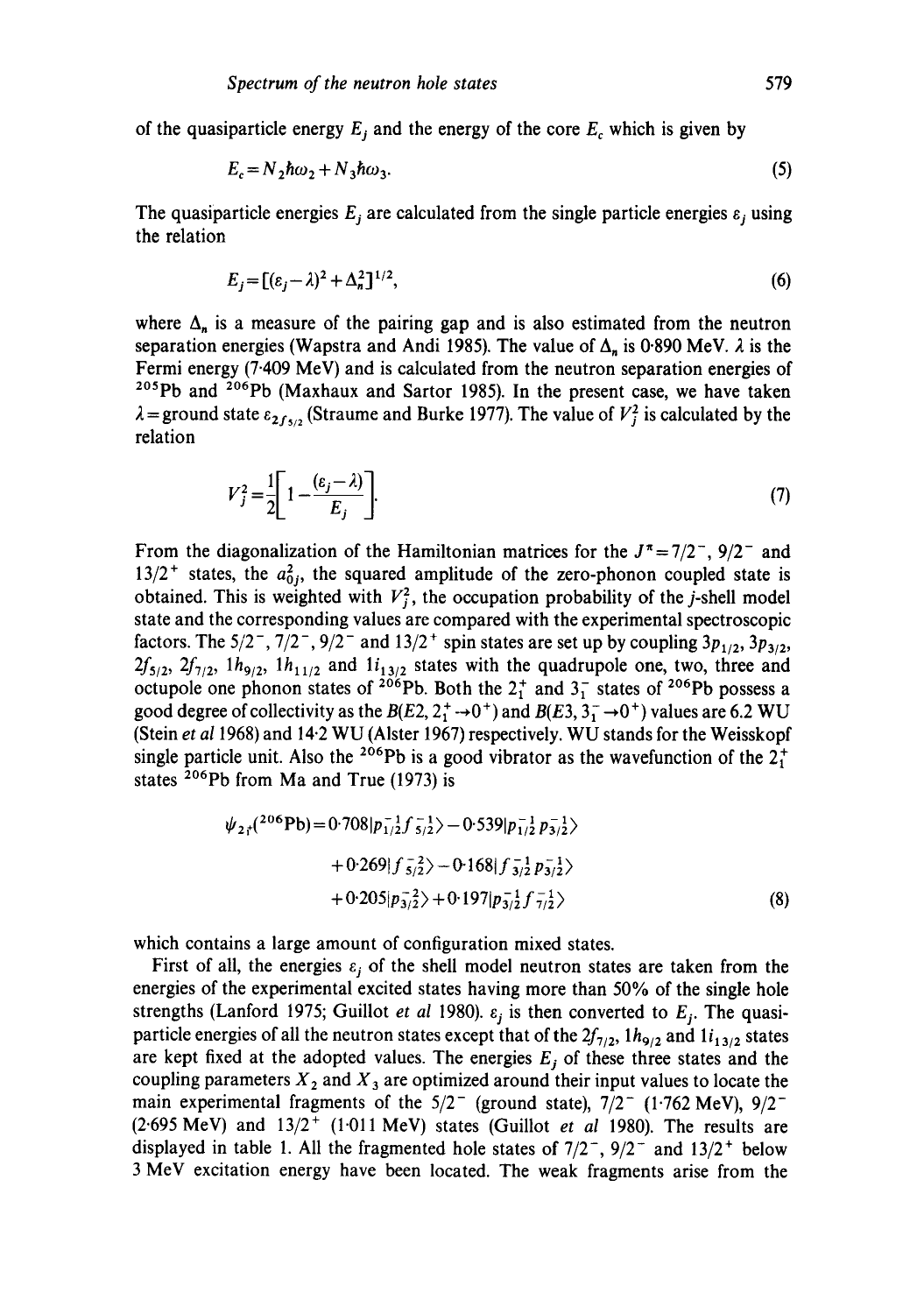| $f_{7/2}$ state |             | $h_{9/2}$ state |             | $i_{13/2}$ state |            |  |
|-----------------|-------------|-----------------|-------------|------------------|------------|--|
| E               | $a_{0j}^2$  | E               | $a_{0j}^2$  | E                | $a_{0j}^2$ |  |
| 1.14            | 0.36        | 0.61            | 0.01        | 1.03(1.011)      | 0.52(0.59) |  |
| 1.44(1.042)     | 0.04(0.056) | 1.28            | 0:01        | 1.74             | $0 - 01$   |  |
| 1.54(1.615)     | 0.25(0.11)  | 1.35            | 0.01        | 4.58(4.57)       | 0.02(0.03) |  |
| $1.65$ (1.762)  | 0.10(0.63)  | 2.11(2.695)     | 0.36(0.365) |                  |            |  |
| 4.48 $(3.96)$   | 0.01(0.05)  | 2.60            | $0 - 01$    |                  |            |  |
| 4.52            | 0.16        | 2.53(2.903)     | 0.09(0.120) |                  |            |  |
| 5.20            | 0:01        | 2.87            | 0.36        |                  |            |  |
|                 |             | 2.99            | 0:01        |                  |            |  |
|                 |             | 3.69            | 0.01        |                  |            |  |
|                 |             | $4-00(4-79)$    | 0.02(0.03)  |                  |            |  |

**Table 1.** Fragmentation of the  $2f_{7/2}$ ,  $1h_{9/2}$  and  $1i_{13/2}$  neutron states of <sup>205</sup>Pb. E, the energy eigenvalues in MeV;  $a_{0i}^2$ , the squared amplitude of the zero-phonon coupled state weighted with  $V<sub>i</sub><sup>2</sup>$ . The figure within the bracket indicates experimental result Guillot *et al* 1980.

**Table** 2. Comparison of the neutron shell-model energies (MeV) with respect to the ground state energy of  $208Pb$ .

| nli:                                                |  | $3p_{1/2}$ $3p_{3/2}$ $2f_{5/2}$ $2f_{7/2}$ $1h_{9/2}$ $1h_{11/2}$ $1i_{13/2}$ |  |        |
|-----------------------------------------------------|--|--------------------------------------------------------------------------------|--|--------|
| Present:                                            |  | 23.01 23.12 22.19 24.16 24.69 29.80 23.54                                      |  |        |
| Lanford $1975:$ 22.214 22.523 22.219 23.898 24.93 - |  |                                                                                |  | 23.218 |

various hole coupled excited vibrational states. Seven fragments of  $f_{7/2}$  state have been obtained. Of these the four states at 1-14, 1.44, 1.54 and 4.52 MeV bear measurable strengths, although the experiment fails to reproduce the state at  $1.14 \text{ MeV}$ . Ten fragments of *hg/2* states have been calculated within 4 MeV. Only three weak states of  $i_{13/2}$  have been obtained within 5 MeV. Beyond 3 MeV excitation energy, the experimental results show the signature of the presence of these three spin states, albeit the identification have been tentatively assigned. Table 1 shows that in addition to the location of the discrete states in the low energy region, the 4.48 MeV state of  $f_{7/2}$ , the 4.00 MeV state of  $h_{9/2}$  and the 4.58 MeV state of  $i_{13/2}$  have been confirmed with the corresponding experimental observations.

Regarding the realistic estimates of the adopted quasiparticle energies, we have compared our deduced theoretical values with the energies of the neutron states from the Bansal-French energy weighted sum rule (Bansal and French 1965) that can be utilized to list the squared amplitudes of the ground state wave function of <sup>206</sup>Pb. On the whole the three neutron holes of  $205\text{Pb}$  are bound by 22.19 MeV with respect to the zero energy of <sup>208</sup>Pb. Adding up the  $E_j$  with 22.19 MeV, we get the neutron hole state energies of <sup>205</sup>Pb with respect to the ground state of <sup>208</sup>Pb. These are shown in table 2. The consistency in the energy from table 2 with that of Bansal-French estimates (Lanford 1975, page 823) proves the fidelity of the adopted values.